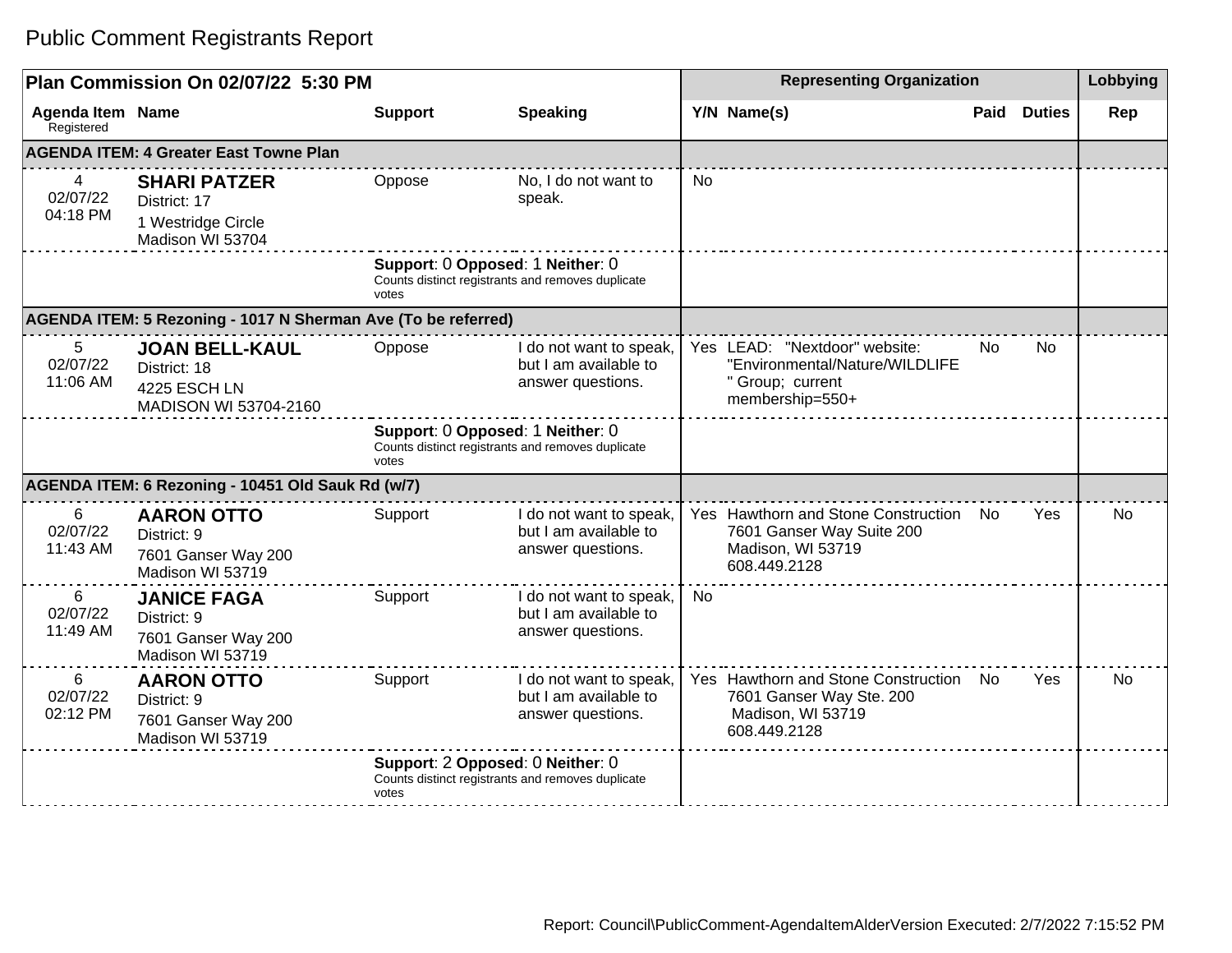### **Plan Commission On 02/07/22 5:30 PM Representing Organization Representing Organization Representing Organization Agenda Item** Registered **Name Support Speaking Y/N Name(s) Paid Duties Rep AGENDA ITEM: 7 Prelim & Final Plat - Fox Knoll (w/6)** 7 02/07/22 11:47 AM **AARON OTTO** District: 9 7601 Ganser Way 200 Madison WI 53719 Support I do not want to speak, but I am available to answer questions. Yes Hawthorn and Stone Construction No 7601 Ganser Way Suite 200 Madison, WI 53719 608.449.2128 Yes No 7 02/07/22 11:50 AM **JANICE FAGA** District: 9 7601 Ganser Way 200 Madison WI 53719 Support I do not want to speak, but I am available to answer questions. No 7 02/07/22 02:13 PM **AARON OTTO** District: 9 7601 Ganser Way 200 Madison WI 53719 Support I do not want to speak, but I am available to answer questions. Yes Hawthorn and Stone Construction 7601 Ganser Way Ste 200 Madison, WI 53719 Yes I No **Support**: 2 **Opposed**: 0 **Neither**: 0 Counts distinct registrants and removes duplicate votes **AGENDA ITEM: 8 Rezoning - 4000-4150 Packers Ave, et al (w/9)** 8 02/04/22 01:53 PM **MARSHA CANNON** District: 18 5 Cherokee Circle - Unit 202 Madison WI 53704-8496 Oppose Yes, I want to speak. No 8 02/05/22 04:54 PM **RICHARD JOSEPH** District: Unknown 9 Champlain Place Winooski VT 05404 Oppose Yes, I want to speak. No 8 02/05/22 06:14 PM **TERI BELL** District: Unknown 1305 Nishishin Trail Monona WI 53716 Support Yes, I want to speak. No 8 02/05/22 09:20 PM **MICHELLE ELLINGER LINLEY**  District: 18 4209 Hanover St Madison WI 53704 Oppose Yes, I want to speak. No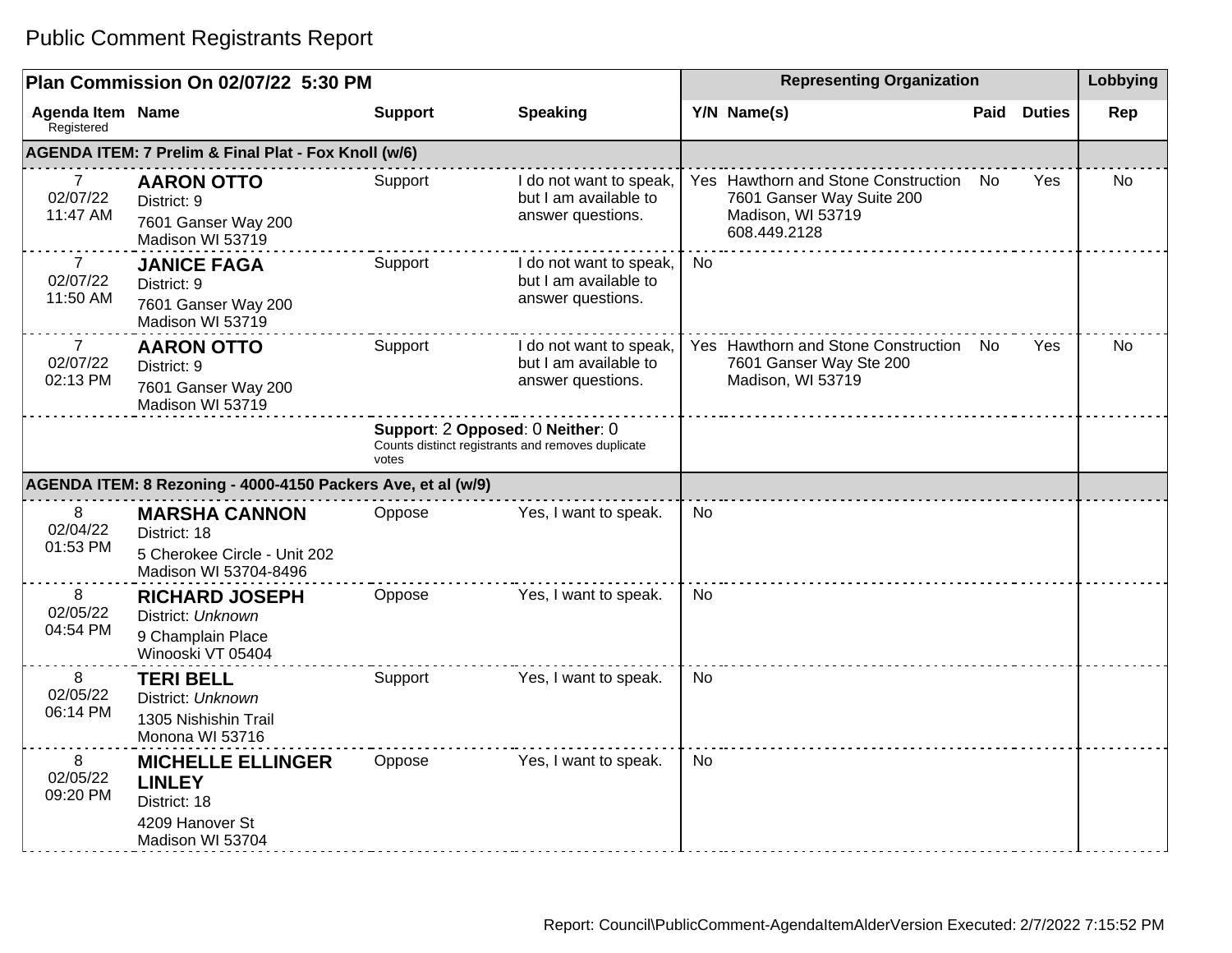| Plan Commission On 02/07/22 5:30 PM   |                                                                                          |                |                                                                       | <b>Representing Organization</b> |                              |      |               | Lobbying |
|---------------------------------------|------------------------------------------------------------------------------------------|----------------|-----------------------------------------------------------------------|----------------------------------|------------------------------|------|---------------|----------|
| <b>Agenda Item Name</b><br>Registered |                                                                                          | <b>Support</b> | <b>Speaking</b>                                                       |                                  | Y/N Name(s)                  | Paid | <b>Duties</b> | Rep      |
|                                       | AGENDA ITEM: 8 Rezoning - 4000-4150 Packers Ave, et al (w/9)                             |                |                                                                       |                                  |                              |      |               |          |
| 8<br>02/06/22<br>10:58 AM             | <b>MR MARK VOSS</b><br>District: 18<br>1622 Mayfield Ln<br>Madison WI 53704-2144         | Oppose         | Yes, I want to speak.                                                 | No                               |                              |      |               |          |
| 8<br>02/06/22<br>02:40 PM             | <b>JEAN SZILVA, MD</b><br>District: Unknown<br>48 Lafountain Street<br>Winooski VT 05404 | oppose         | Neither support nor Yes, I want to speak.                             | <b>No</b>                        |                              |      |               |          |
| 8<br>02/06/22<br>04:57 PM             | <b>JOEL OLIVER</b><br>District: Unknown<br>4565 McRee<br>St. Louis MO 63110              | Support        | Yes, I want to speak.                                                 |                                  | Yes Green Street Development | Yes  | No.           |          |
| 8<br>02/07/22<br>08:37 AM             | <b>BETH SLUYS</b><br>District: 18<br>514 Nova Way<br>Madison WI 53704                    | Oppose         | Yes, I want to speak.                                                 | <b>No</b>                        |                              |      |               |          |
| 8<br>02/07/22<br>09:17 AM             | <b>DAVID BIERMAN</b><br>District: 18<br>514 Nova Way<br>MADISON WI 53704                 | Oppose         | Yes, I want to speak.                                                 | <b>No</b>                        |                              |      |               |          |
| 8<br>02/07/22<br>04:58 PM             | <b>EMILY KRAUSE</b><br>District: 18<br>1933 Pond Street<br>Madison WI 53704              | Oppose         | Yes, I want to speak.                                                 | <b>No</b>                        |                              |      |               |          |
| 8<br>02/07/22<br>05:54 PM             | <b>DANIEL WARD</b><br>District: Unknown<br>5108 Midmoor Rd.<br>Monona WI 53716           | Support        | Yes, I want to speak.                                                 | <b>No</b>                        |                              |      |               |          |
| 8<br>02/06/22<br>05:37 PM             | <b>ANITA WEIER</b><br>District: 18<br>20 Golf Parkway<br>Madison WI 53704                | Support        | I do not want to speak,<br>but I am available to<br>answer questions. | <b>No</b>                        |                              |      |               |          |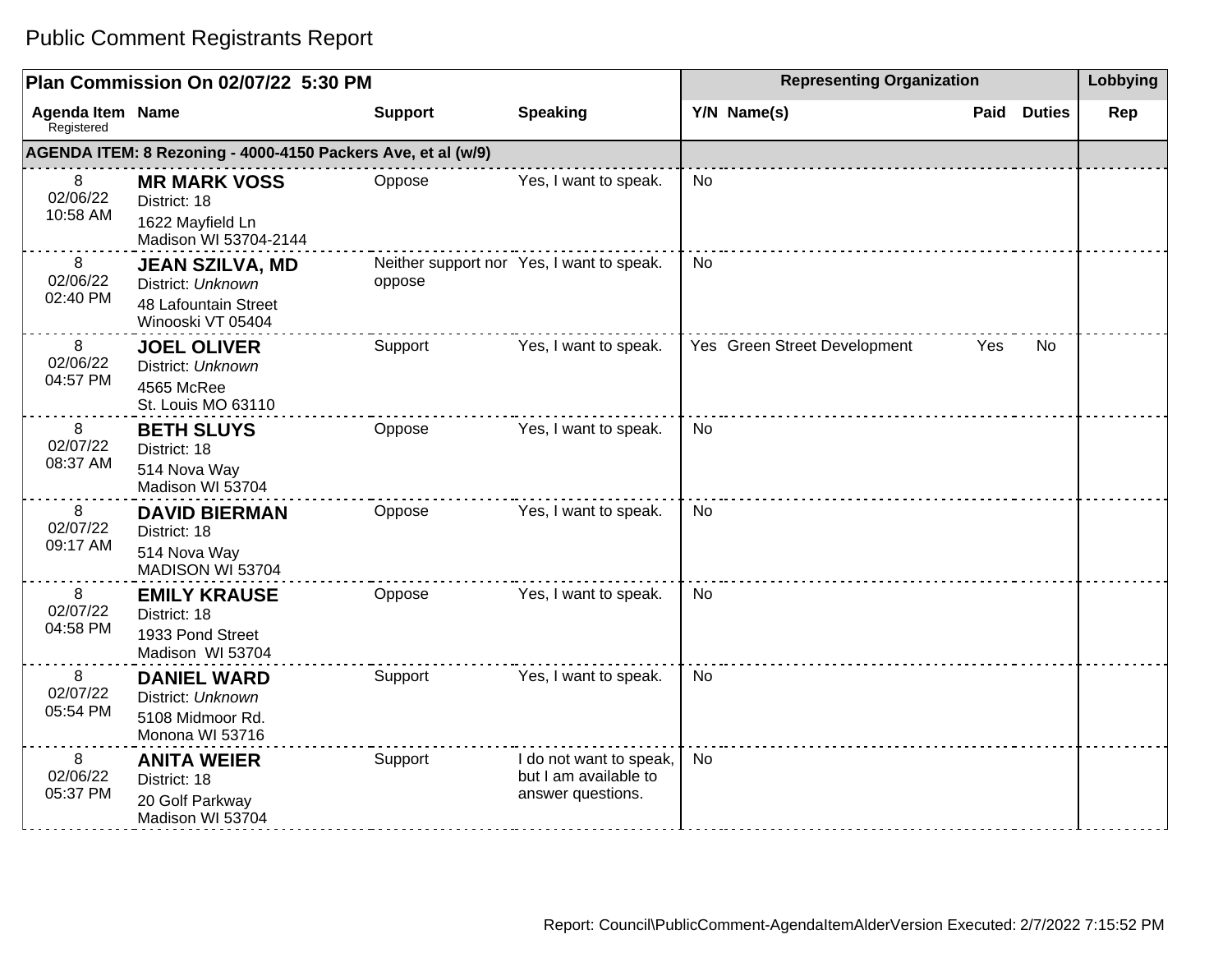| Plan Commission On 02/07/22 5:30 PM |                                                                                            |                |                                                                       | <b>Representing Organization</b> |                                                                                                     |      |               | Lobbying |
|-------------------------------------|--------------------------------------------------------------------------------------------|----------------|-----------------------------------------------------------------------|----------------------------------|-----------------------------------------------------------------------------------------------------|------|---------------|----------|
| Agenda Item Name<br>Registered      |                                                                                            | <b>Support</b> | <b>Speaking</b>                                                       |                                  | Y/N Name(s)                                                                                         | Paid | <b>Duties</b> | Rep      |
|                                     | AGENDA ITEM: 8 Rezoning - 4000-4150 Packers Ave, et al (w/9)                               |                |                                                                       |                                  |                                                                                                     |      |               |          |
| 8<br>02/07/22<br>09:31 AM           | <b>MARIAN R CELESNIK</b><br>District: 12<br>1734 Sheridan Drive<br>Madison WI 53704        | Oppose         | I do not want to speak,<br>but I am available to<br>answer questions. | No                               |                                                                                                     |      |               |          |
| 8<br>02/07/22<br>10:23 AM           | <b>DAVID PELOZA</b><br>District: 18<br>1933 Pond Street<br>Madison WI 53704                | Oppose         | I do not want to speak,<br>but I am available to<br>answer questions. | <b>No</b>                        |                                                                                                     |      |               |          |
| 8<br>02/07/22<br>11:13 AM           | <b>JOAN BELL-KAUL</b><br>District: 18<br><b>4225 ESCH LN</b><br>MADISON WI 53704-2160      | Oppose         | I do not want to speak,<br>but I am available to<br>answer questions. |                                  | Yes "Nextdoor" Wesite; LEAD:<br>Environmental/Nature/Wildlife<br>Group (Current<br>membership=550+) | No.  | <b>No</b>     |          |
| 8<br>02/07/22<br>11:51 AM           | <b>LORI GETTER</b><br>District: 18<br>1529 Delaware Blvd<br>Madison WI 53704               | Oppose         | I do not want to speak,<br>but I am available to<br>answer questions. | <b>No</b>                        |                                                                                                     |      |               |          |
| 8<br>02/07/22<br>02:49 PM           | <b>SHEENA M TESCH</b><br>District: 15<br>151 S Marquette st<br>Madison WI 53704-3117       | Oppose         | I do not want to speak,<br>but I am available to<br>answer questions. | No                               |                                                                                                     |      |               |          |
| 8<br>02/07/22<br>03:03 PM           | <b>JAMES KERSTEN</b><br>District: 17<br>5204 Autumn Leaf Ln 104<br>Madison WI 53704        | Support        | I do not want to speak,<br>but I am available to<br>answer questions. | No                               |                                                                                                     |      |               |          |
| 8<br>02/07/22<br>03:40 PM           | <b>LAUREN ISELY ZIEGLER Oppose</b><br>District: 18<br>1953 Pond Street<br>Madison WI 53704 |                | I do not want to speak,<br>but I am available to<br>answer questions. | No                               |                                                                                                     |      |               |          |
| 8<br>02/07/22<br>04:51 PM           | <b>JOHN KOTHE</b><br>District: 6<br>324 e Wilson st<br>Madison WI 53703                    | Support        | I do not want to speak,<br>but I am available to<br>answer questions. | No                               |                                                                                                     |      |               |          |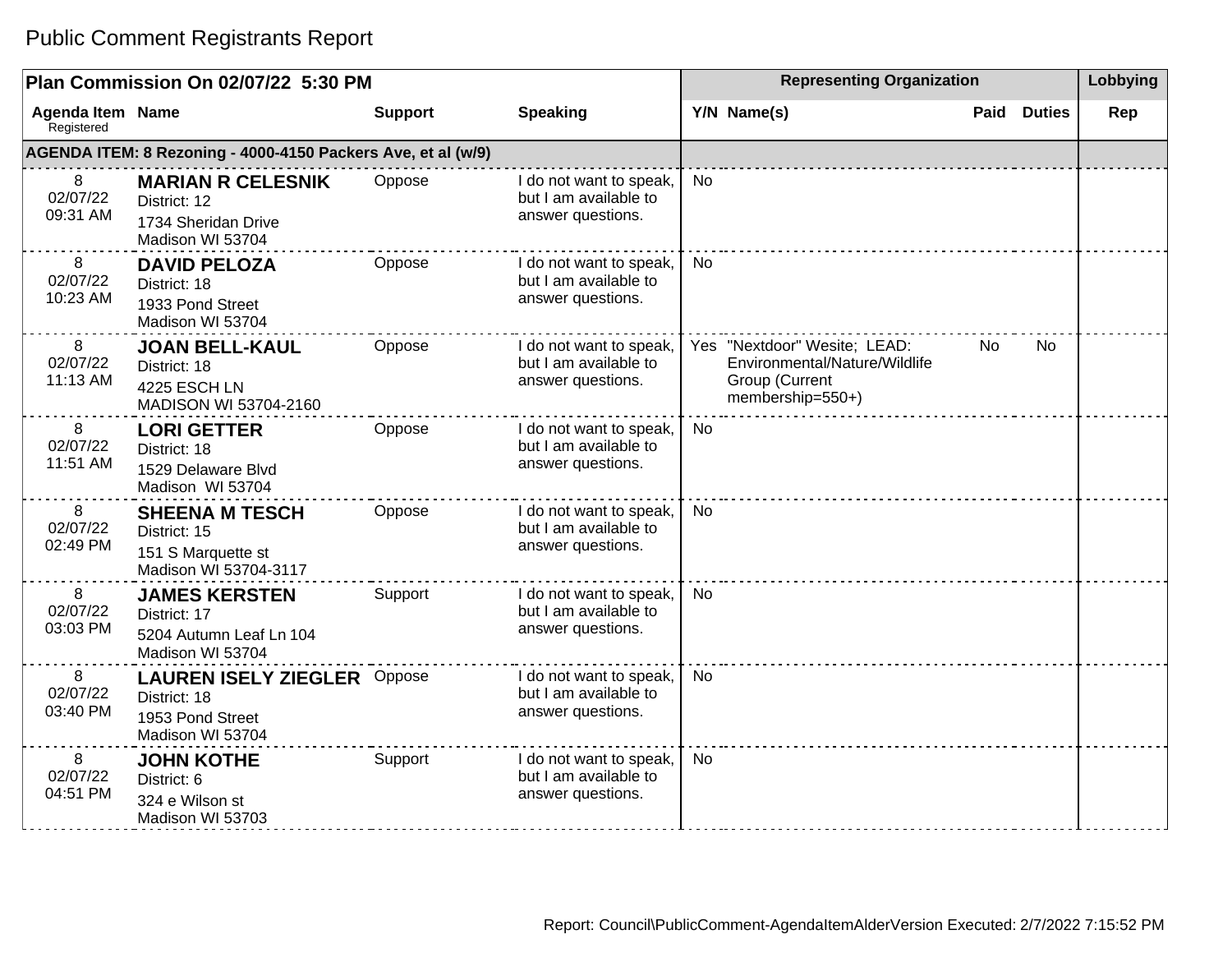|                                       | Plan Commission On 02/07/22 5:30 PM                                                     |                | <b>Representing Organization</b> | Lobbying    |                       |     |
|---------------------------------------|-----------------------------------------------------------------------------------------|----------------|----------------------------------|-------------|-----------------------|-----|
| <b>Agenda Item Name</b><br>Registered |                                                                                         | <b>Support</b> | <b>Speaking</b>                  | Y/N Name(s) | <b>Duties</b><br>Paid | Rep |
|                                       | AGENDA ITEM: 8 Rezoning - 4000-4150 Packers Ave, et al (w/9)                            |                |                                  |             |                       |     |
| 8<br>02/06/22<br>10:07 AM             | <b>MADELINE ABBATACOLA Oppose</b><br>District: 12<br>1129 Ruskin St<br>Madison WI 53704 |                | No, I do not want to<br>speak.   | No.         |                       |     |
| 8<br>02/06/22<br>10:13 AM             | <b>REBECCA LEIDNER</b><br>District: 12<br>1915 Spohn Ave.<br>Madison WI 53704           | Oppose         | No, I do not want to<br>speak.   | <b>No</b>   |                       |     |
| 8<br>02/06/22<br>10:38 AM             | <b>JEFFERS EGAN</b><br>District: 18<br>1321 Burning Wood Way<br>Madison WI 53704        | Oppose         | No, I do not want to<br>speak.   | <b>No</b>   |                       |     |
| 8<br>02/06/22<br>10:46 AM             | <b>PUNKY EGAN</b><br>District: 18<br>1321 BURNING WOOD WAY<br>madison WI 53704          | Oppose         | No, I do not want to<br>speak.   | <b>No</b>   |                       |     |
| 8<br>02/06/22<br>11:52 AM             | <b>CINDY CARLSON</b><br>District: 18<br>5605 Comanche Way<br>Madison WI 57304           | Oppose         | No, I do not want to<br>speak.   | <b>No</b>   |                       |     |
| 8<br>02/06/22<br>04:32 PM             | <b>DENISE MILLER</b><br>District: 18<br>1610 Sunfield Street<br>Madison WI 53704        | Oppose         | No, I do not want to<br>speak.   | <b>No</b>   |                       |     |
| 8<br>02/06/22<br>07:15 PM             | <b>KAY HAGERTU</b><br>District: 12<br>1402 wyldewood dr<br>Madison WI 53704             | Oppose         | No, I do not want to<br>speak.   | <b>No</b>   |                       |     |
| 8<br>02/06/22<br>11:25 PM             | <b>PAUL NOELDNER</b><br>District: Unknown<br>136 Kensington Dr<br>Madison WI 53704      | Oppose         | No, I do not want to<br>speak.   | <b>No</b>   |                       |     |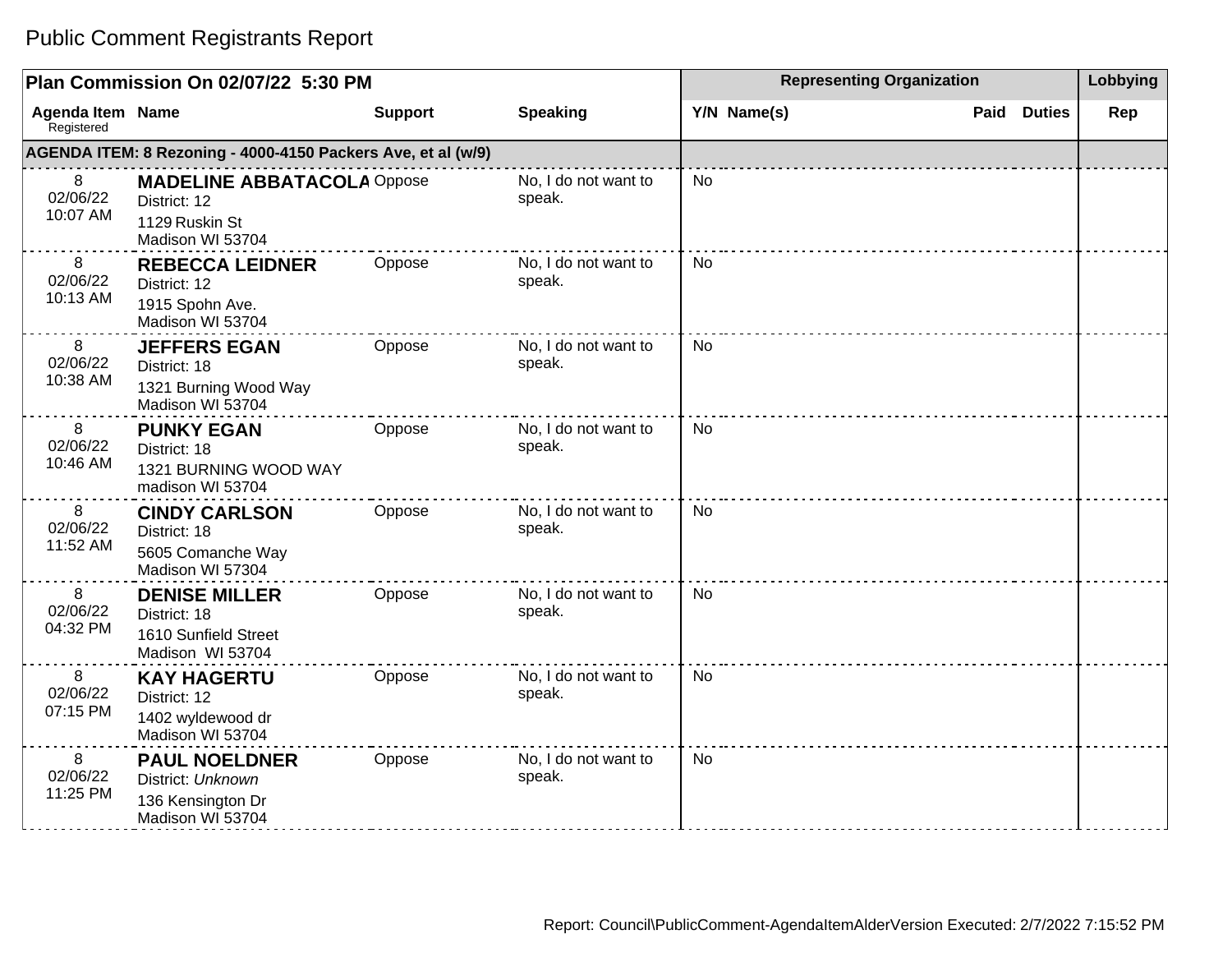| Plan Commission On 02/07/22 5:30 PM   |                                                                                             |                                                                                                 |                                | <b>Representing Organization</b> | Lobbying |               |     |
|---------------------------------------|---------------------------------------------------------------------------------------------|-------------------------------------------------------------------------------------------------|--------------------------------|----------------------------------|----------|---------------|-----|
| <b>Agenda Item Name</b><br>Registered |                                                                                             | <b>Support</b>                                                                                  | <b>Speaking</b>                | Y/N Name(s)                      | Paid     | <b>Duties</b> | Rep |
|                                       | AGENDA ITEM: 8 Rezoning - 4000-4150 Packers Ave, et al (w/9)                                |                                                                                                 |                                |                                  |          |               |     |
| 8<br>02/07/22<br>12:47 AM             | <b>ALISON LINDSAY MARES Oppose</b><br>District: 18<br>5409 Comanche Way<br>Madison WI 53704 |                                                                                                 | No, I do not want to<br>speak. | <b>No</b>                        |          |               |     |
| 8<br>02/07/22<br>07:25 AM             | <b>MARY WICHITA</b><br>District: 18<br>4221 Esch Lane<br>Madison WI 53704                   | Oppose                                                                                          | No, I do not want to<br>speak. | No                               |          |               |     |
| 8<br>02/07/22<br>11:59 AM             | <b>SHARLA MILLER</b><br>District: 18<br>1628 N Golf Glen s:1:E<br>Madison WI 53704          | Oppose                                                                                          | No, I do not want to<br>speak. | No                               |          |               |     |
| 8<br>02/07/22<br>02:51 PM             | <b>SHIRLEY SMITH</b><br>District: 18<br>1634 Randy Ln<br>Madison WI 53704                   | Oppose                                                                                          | No, I do not want to<br>speak. | No                               |          |               |     |
| 8<br>02/07/22<br>04:13 PM             | <b>GERARD HOLLINS</b><br>District: Unknown<br>4565 McRee<br>St. Louis MO 63110              | Support                                                                                         | No, I do not want to<br>speak. | Yes Green Street                 | Yes      | Yes           | Yes |
| 8<br>02/07/22<br>04:29 PM             | <b>SARA MEREDITH</b><br>District: 18<br>1708 Mayfield Ln<br>Madison WI 53704                | Oppose                                                                                          | No, I do not want to<br>speak. | No                               |          |               |     |
| 8<br>02/07/22<br>05:13 PM             | <b>JIM POWELL</b><br>District: 18<br>1311 Lake View Ave<br>Madison WI 53704                 | Oppose                                                                                          | No, I do not want to<br>speak. | No                               |          |               |     |
| 8<br>02/07/22<br>06:01 PM             | <b>HANNAH LEE</b><br>District: 18<br>3834 Whitman Lane 312<br>Madison WI 53704              | Oppose                                                                                          | No, I do not want to<br>speak. | No                               |          |               |     |
|                                       |                                                                                             | Support: 7 Opposed: 28 Neither: 1<br>Counts distinct registrants and removes duplicate<br>votes |                                |                                  |          |               |     |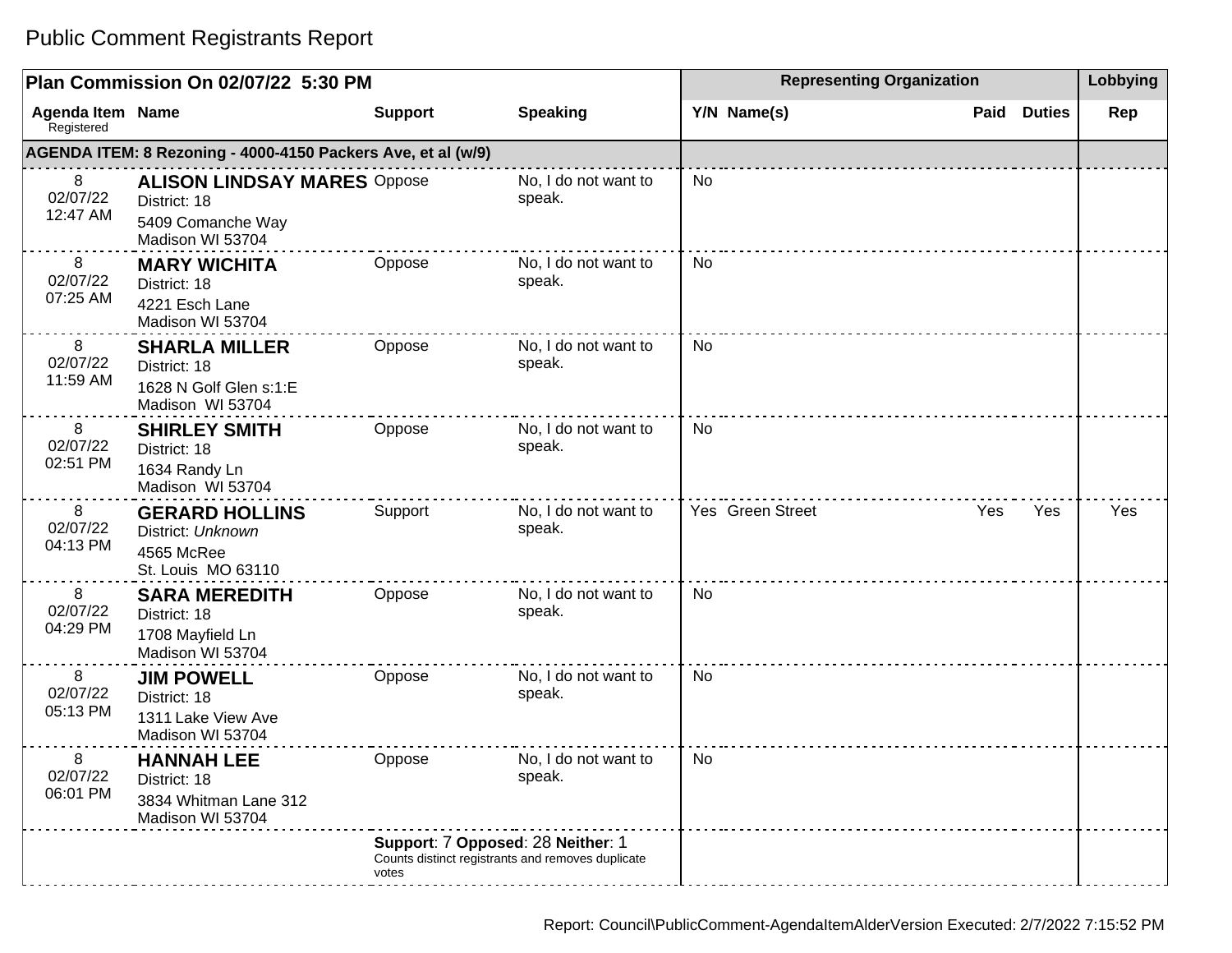| Plan Commission On 02/07/22 5:30 PM   |                                                                                  |                |                                                                       | <b>Representing Organization</b> |                                                                                                       |      |               | Lobbying |
|---------------------------------------|----------------------------------------------------------------------------------|----------------|-----------------------------------------------------------------------|----------------------------------|-------------------------------------------------------------------------------------------------------|------|---------------|----------|
| <b>Agenda Item Name</b><br>Registered |                                                                                  | <b>Support</b> | <b>Speaking</b>                                                       |                                  | Y/N Name(s)                                                                                           | Paid | <b>Duties</b> | Rep      |
|                                       | AGENDA ITEM: 9 Prelim Plat - Raemisch Farm Development (w/8)                     |                |                                                                       |                                  |                                                                                                       |      |               |          |
| 9<br>02/07/22<br>08:37 AM             | <b>BETH SLUYS</b><br>District: 18<br>514 Nova Way<br>Madison WI 53704            | Oppose         | Yes, I want to speak.                                                 | <b>No</b>                        |                                                                                                       |      |               |          |
| 9<br>02/07/22<br>06:50 PM             | <b>WAYNE</b><br>District: 18<br>1929 Pond Street<br>Madison WI 53704             | Oppose         | Yes, I want to speak.                                                 | N <sub>0</sub>                   |                                                                                                       |      |               |          |
| 9<br>02/07/22<br>10:21 AM             | <b>DAVID PELOZA</b><br>District: 18<br>1933 Pond Street<br>Madison WI 53704      | Oppose         | I do not want to speak,<br>but I am available to<br>answer questions. | <b>No</b>                        |                                                                                                       |      |               |          |
| 9<br>02/07/22<br>11:10 AM             | <b>JOAN BELL-KAUL</b><br>District: 18<br>4225 ESCH LN<br>MADISON WI 53704-2160   | Oppose         | I do not want to speak,<br>but I am available to<br>answer questions. |                                  | Yes "Nextdoor" Website: LEAD:<br>"Environmental/Nature/Wildlife<br>Group (current<br>membership=550+) | No.  | No.           |          |
| 9<br>02/07/22<br>04:53 PM             | <b>JOHN KOTHE</b><br>District: 6<br>324 e Wilson st<br>Madison WI 53703          | Support        | I do not want to speak,<br>but I am available to<br>answer questions. | <b>No</b>                        |                                                                                                       |      |               |          |
| 9<br>02/07/22<br>04:57 PM             | <b>TERI BELL</b><br>District: Unknown<br>1305 Nishishin Trail<br>Monona WI 53716 | Support        | I do not want to speak,<br>but I am available to<br>answer questions. |                                  | Yes Teri Bell, Kothe Real Estate<br>Partners                                                          | No.  | <b>No</b>     |          |
| 9<br>02/07/22<br>05:01 PM             | <b>EMILY KRAUSE</b><br>District: 18<br>1933 Pond Street<br>Madison WI 53704      | Oppose         | I do not want to speak,<br>but I am available to<br>answer questions. | <b>No</b>                        |                                                                                                       |      |               |          |
| 9<br>02/06/22<br>10:14 AM             | <b>REBECCA LEIDNER</b><br>District: 12<br>1915 Spohn Ave.<br>Madison WI 53704    | Oppose         | No, I do not want to<br>speak.                                        | <b>No</b>                        |                                                                                                       |      |               |          |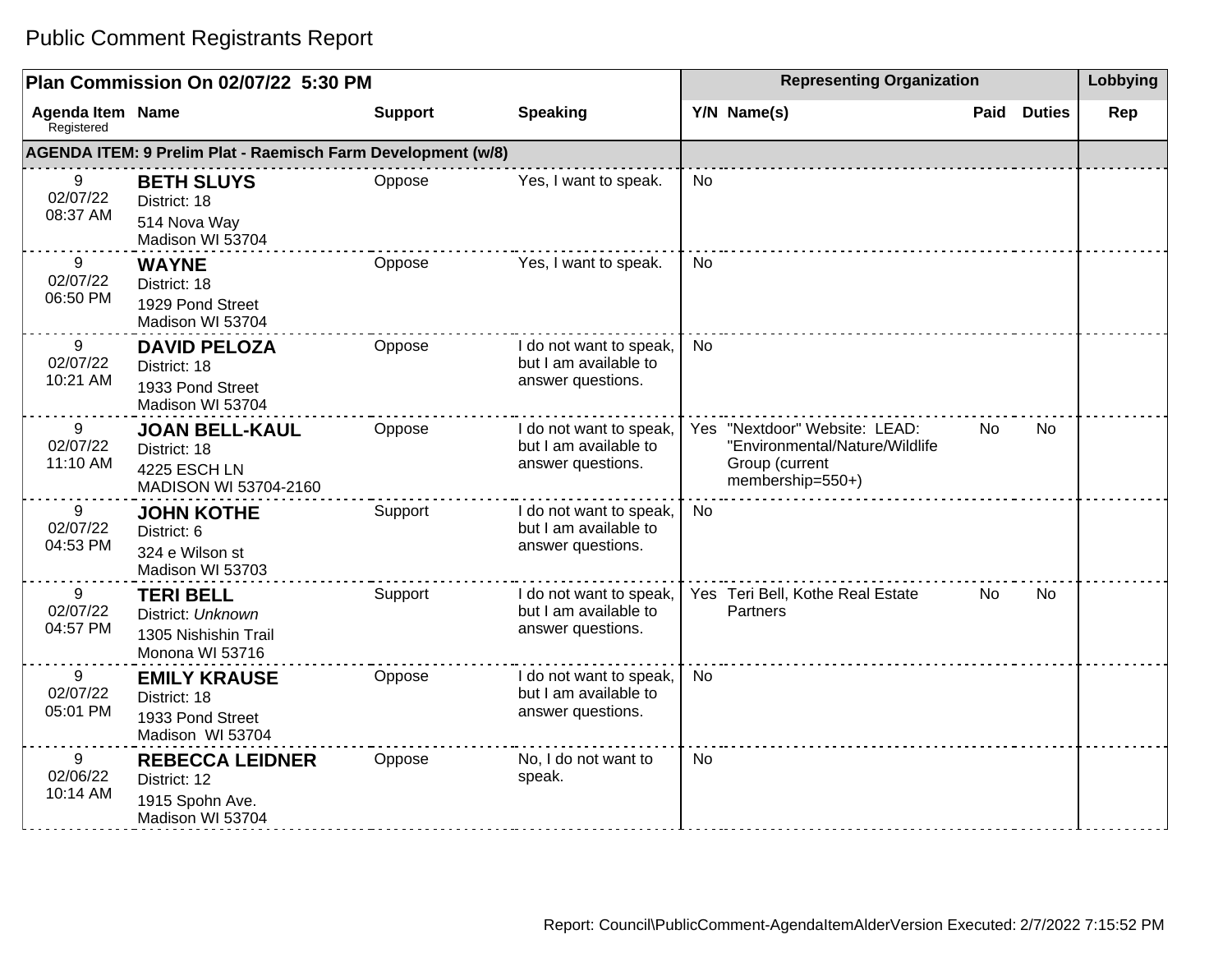|                                       | Plan Commission On 02/07/22 5:30 PM                                                |                | <b>Representing Organization</b> | Lobbying    |                       |     |
|---------------------------------------|------------------------------------------------------------------------------------|----------------|----------------------------------|-------------|-----------------------|-----|
| <b>Agenda Item Name</b><br>Registered |                                                                                    | <b>Support</b> | <b>Speaking</b>                  | Y/N Name(s) | <b>Duties</b><br>Paid | Rep |
|                                       | AGENDA ITEM: 9 Prelim Plat - Raemisch Farm Development (w/8)                       |                |                                  |             |                       |     |
| 9<br>02/06/22<br>10:39 AM             | <b>JEFFERS EGAN</b><br>District: 18<br>1321 Burning Wood Way<br>Madison WI 53704   | Oppose         | No, I do not want to<br>speak.   | No          |                       |     |
| 9<br>02/06/22<br>10:48 AM             | <b>PUNKY EGAN</b><br>District: 18<br>1321 BURNING WOOD WAY<br>madison WI 53704     | Oppose         | No, I do not want to<br>speak.   | No          |                       |     |
| 9<br>02/06/22<br>11:53 AM             | <b>CINDY CARLSON</b><br>District: 18<br>5605 Comanche Way<br>Madison WI 53704      | Oppose         | No, I do not want to<br>speak.   | No          |                       |     |
| 9<br>02/06/22<br>04:34 PM             | <b>SANDY ALLING</b><br>District: 18<br>1656 Haas Street<br>Madison WI 53704        | Oppose         | No, I do not want to<br>speak.   | <b>No</b>   |                       |     |
| 9<br>02/06/22<br>07:17 PM             | <b>KAY HAGERTY</b><br>District: 12<br>1402 wyldewood dr<br>Madison WI 53704        | Oppose         | No, I do not want to<br>speak.   | No          |                       |     |
| 9<br>02/06/22<br>11:26 PM             | <b>PAUL NOELDNER</b><br>District: Unknown<br>136 Kensington Dr<br>Madison WI 53704 | Oppose         | No, I do not want to<br>speak.   | <b>No</b>   |                       |     |
| 9<br>02/07/22<br>07:28 AM             | <b>MARY WICHITA</b><br>District: 18<br>4221 Esch Lane<br>Madison WI 53704          | Oppose         | No, I do not want to<br>speak.   | <b>No</b>   |                       |     |
| 9<br>02/07/22<br>09:18 AM             | <b>DAVID BIERMAN</b><br>District: 18<br>514 Nova Way<br>MADISON WI 53704           | Oppose         | No, I do not want to<br>speak.   | No          |                       |     |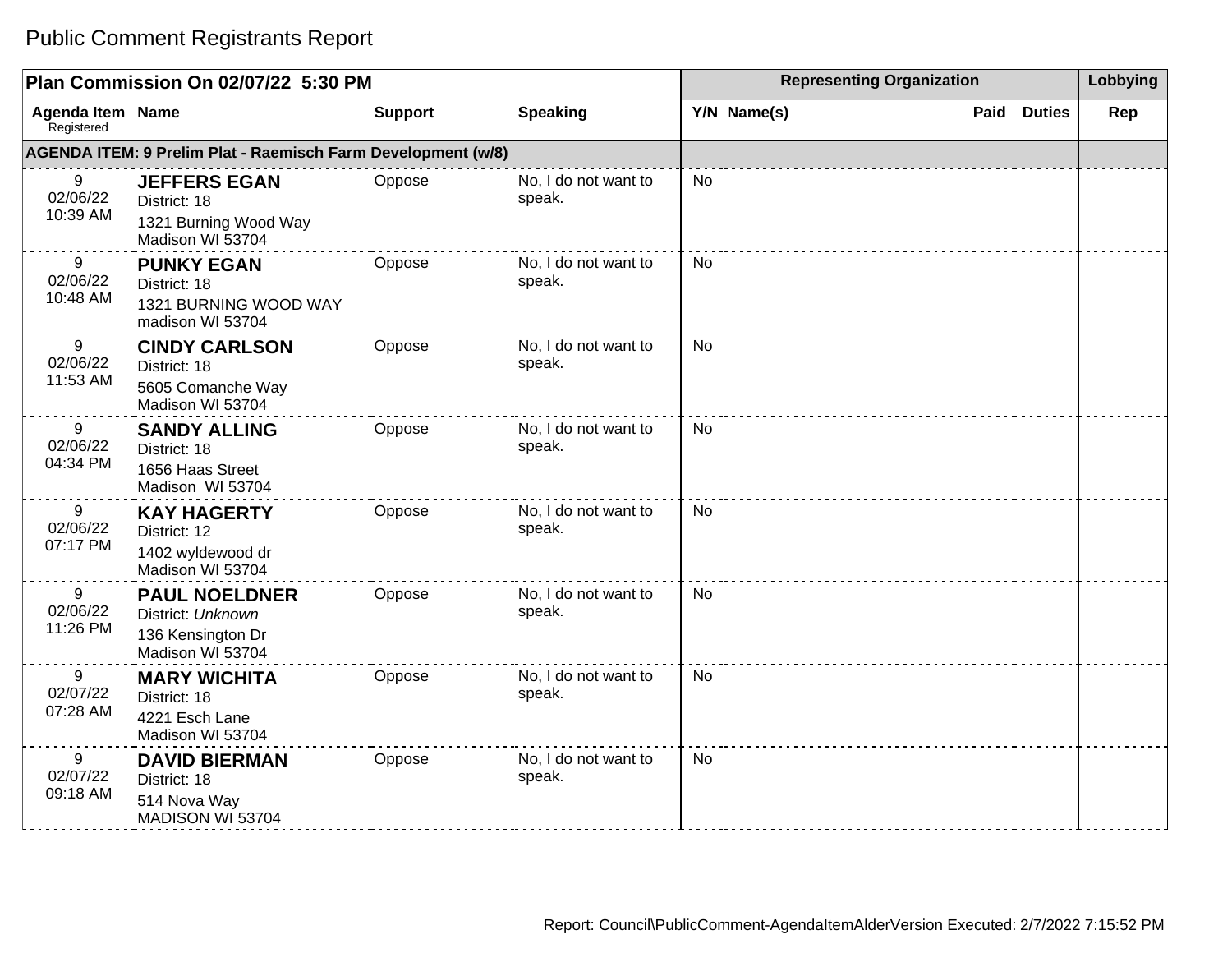|                                       | Plan Commission On 02/07/22 5:30 PM                                                 |                                            | <b>Representing Organization</b>                                      |             | Lobbying |               |     |
|---------------------------------------|-------------------------------------------------------------------------------------|--------------------------------------------|-----------------------------------------------------------------------|-------------|----------|---------------|-----|
| <b>Agenda Item Name</b><br>Registered |                                                                                     | <b>Support</b>                             | <b>Speaking</b>                                                       | Y/N Name(s) | Paid     | <b>Duties</b> | Rep |
|                                       | AGENDA ITEM: 9 Prelim Plat - Raemisch Farm Development (w/8)                        |                                            |                                                                       |             |          |               |     |
| 9<br>02/07/22<br>01:45 PM             | <b>BARB NOELDNER</b><br>District: Unknown<br>136 Kensington Dr.<br>Madison WI 53704 | Oppose                                     | No, I do not want to<br>speak.                                        | No          |          |               |     |
| 9<br>02/07/22<br>02:52 PM             | <b>SHIRLEY SMITH</b><br>District: 18<br>1634 Randy Ln<br>Madison WI 53704           | Oppose                                     | No, I do not want to<br>speak.                                        | No          |          |               |     |
| 9<br>02/07/22<br>04:31 PM             | <b>SARA MEREDITH</b><br>District: 18<br>1708 Mayfield Ln<br>Madison WI 53704        | Oppose                                     | No, I do not want to<br>speak.                                        | No          |          |               |     |
| 9<br>02/07/22<br>05:14 PM             | <b>JIM POWELL</b><br>District: 18<br>1311 Lake View Ave<br>Madison WI 53704         | Oppose                                     | No, I do not want to<br>speak.                                        | No          |          |               |     |
|                                       |                                                                                     | Support: 2 Opposed: 18 Neither: 0<br>votes | Counts distinct registrants and removes duplicate                     |             |          |               |     |
|                                       | <b>AGENDA ITEM: 10 Cond Use - 1301 Regent St</b>                                    |                                            |                                                                       |             |          |               |     |
| 10<br>02/06/22<br>09:47 AM            | <b>SAMUEL A BROWN</b><br>District: 13<br>1301 Regent Street<br>Madison WI 53715     | Support                                    | I do not want to speak,<br>but I am available to<br>answer questions. | No          |          |               |     |
|                                       |                                                                                     | Support: 1 Opposed: 0 Neither: 0<br>votes  | Counts distinct registrants and removes duplicate                     |             |          |               |     |
|                                       | AGENDA ITEM: 11 Cond Use - 6717 Odana Rd                                            |                                            |                                                                       |             |          |               |     |
| 11<br>02/04/22<br>11:53 AM            | <b>MARIA SPINOZZI</b><br>District: 13<br>1316 Hoven Ct<br>Madison WI 53715          | Support                                    | do not want to speak,<br>but I am available to<br>answer questions.   | No          |          |               |     |
|                                       |                                                                                     | Support: 1 Opposed: 0 Neither: 0<br>votes  | Counts distinct registrants and removes duplicate                     |             |          |               |     |